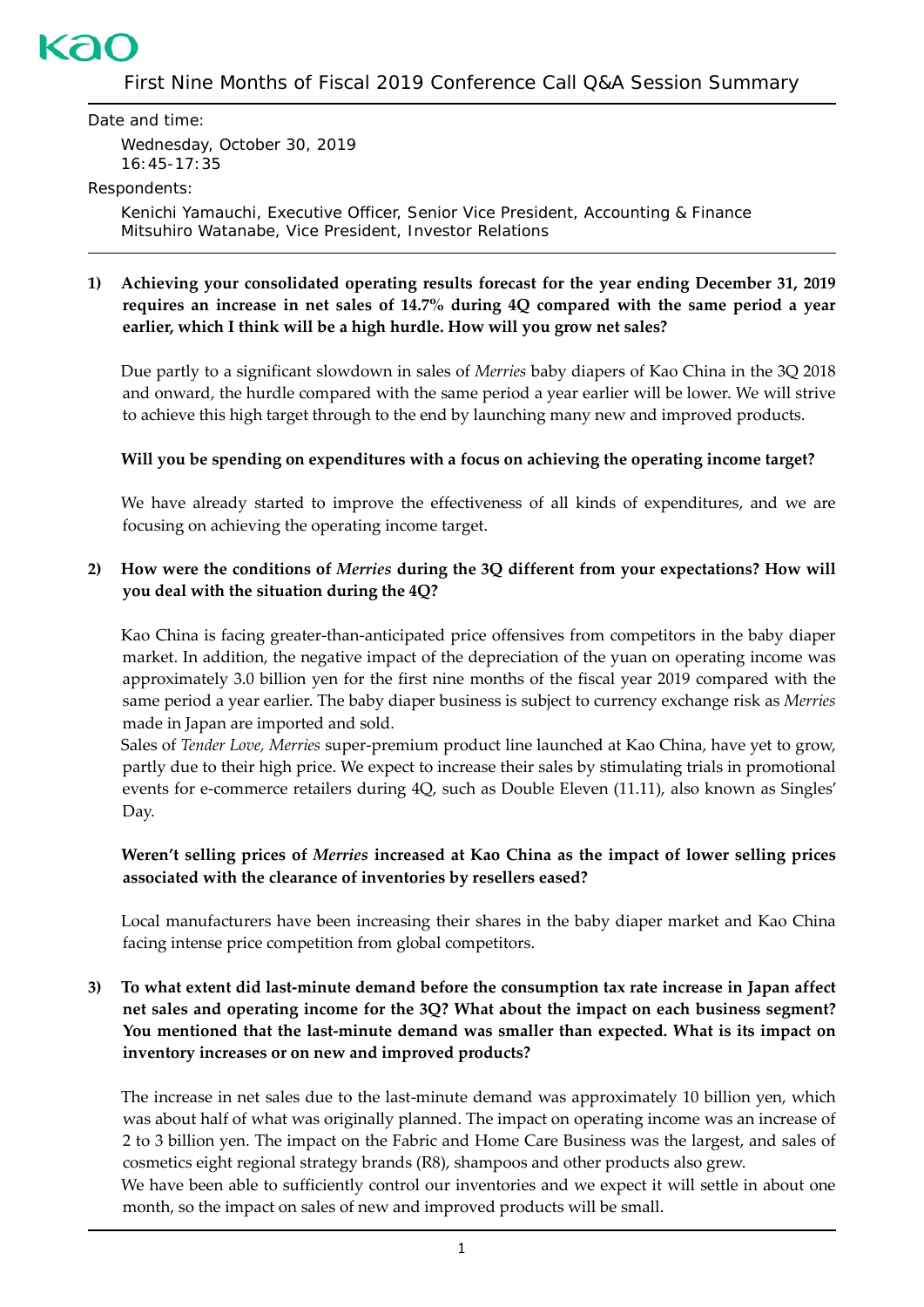## **4) Did the adverse weather conditions in Japan have greater negative effect and the last-minute demand before the consumption tax rate increase in Japan have less of an effect on the Skin Care and Hair Care Business?**

For hair care products, there was last minute demand for shampoos and conditioners for the mass market, but the market itself is continuing to shrink. Although we planned to significantly increase sales of skin care products, we failed to increase sales of seasonal products, including UV care products and wet wipes, due to the adverse weather conditions in Japan.

#### **5) The operating margin of the Cosmetics Business for 3Q exceeded 14%. Will you be able to maintain this level in 4Q?**

We intend to achieve an operating margin of 11-12% in the Cosmetics Business for the full fiscal year.

#### **I am looking forward to the launches of new products based on Fine Fiber technology.**

We plan to launch new products based on Fine Fiber technology in December 2019 and intend to expand the business by achieving substantial growth for such products next year.

(News Release 2019-11-01)

Kao launches Fine Fiber Technology to create a layered, ultra-thin skin care product for the cosmetic industry [\(www.kao.com/global/en/news/business-finance/2019/20191101-001/\)](http://www.kao.com/global/en/news/business-finance/2019/20191101-001/)

## **6) Achieving your consolidated operating results forecast for the year ending December 31, 2019 requires an increase in operating income of nearly 10 billion yen compared with the same period a year earlier during 4Q. What do you expect the impact of fluctuation in the raw materials prices and cost reductions, the recovery of** *Merries***, and other factors to be like?**

We have been working to reduce costs by several billion yen. We are also aiming for an increase in operating income of several billion yen in the Human Health Care Business, but it faces greater risks than the other businesses.

#### **Do you mean the risk relating to baby diapers business in Kao China? What is its market share situation?**

At Kao China, a challenge is how much it can recover the growth of baby diapers. The extent to which this risk is covered by the growth of the Cosmetics Business will be important. Each of several companies has a 12-13% share of the baby diaper market and the situation in which they are competing with each other remains unchanged.

## **The export of baby diapers to Kao China is recovering. Is this due to the premium product line but not the super-premium product line?**

The premium product line made in Japan is recovering. The super-premium product line has yet to be accepted by consumers as its price is double that of the premium line. We will promote the super-premium product line based on its better quality and price to encourage consumers to try it.

## **Is my understanding correct that there will be not much of a reaction during 4Q to the last-minute demand in the Fabric and Home Care Business?**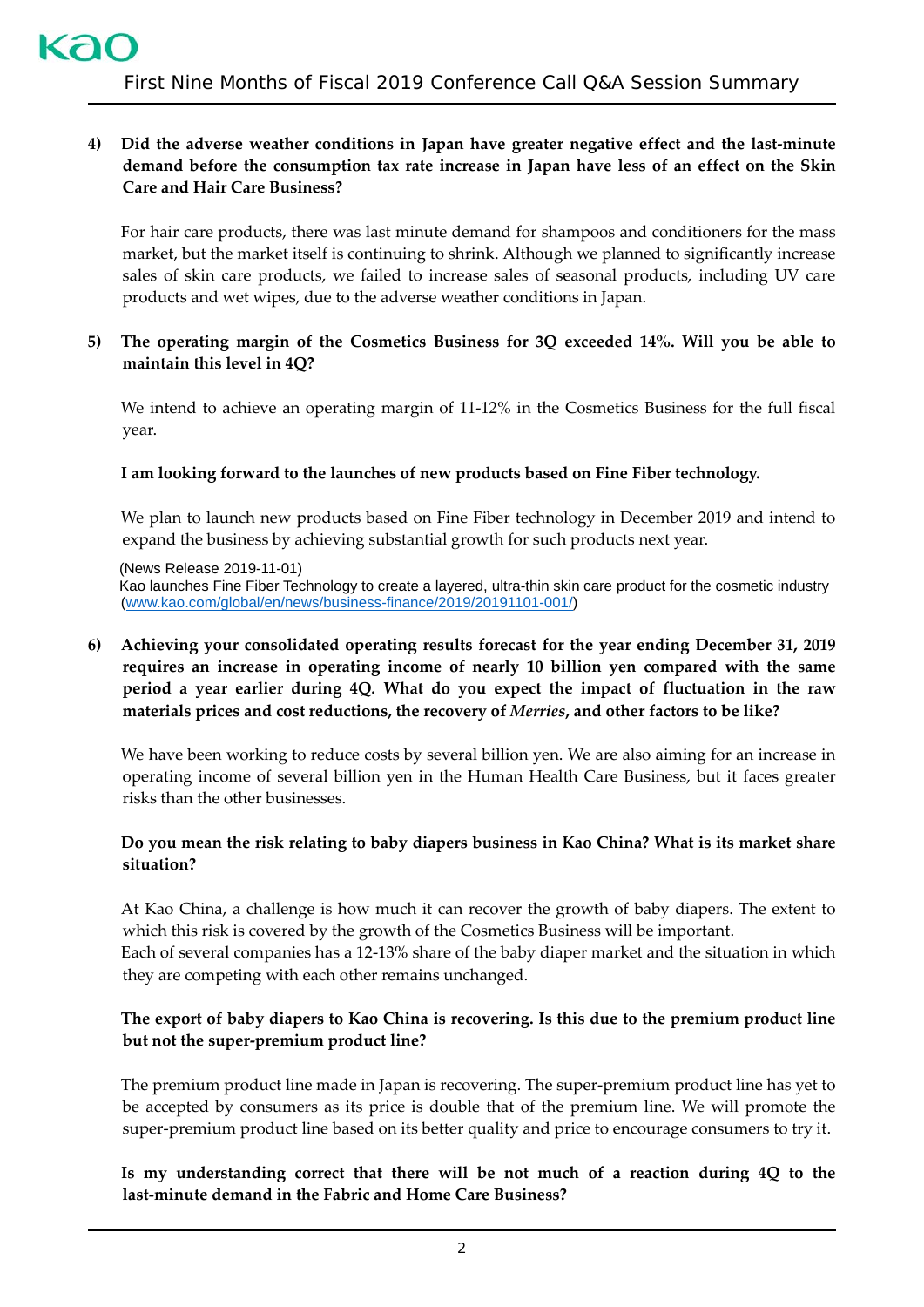We have prepared new and improved products. We intend to cover for the small reaction to the last-minute demand with these products.

## **7) You said that there are concerns about the impact of the Hong Kong protests. Was the impact already present during 3Q? What impact do you expect for each category in 4Q?**

Due to the decreasing number of tourists, the impact was already present on sales and operating income in 3Q. The impact was significant for baby diapers. Also, we were not able to grow in the Skin Care and Hair Care and the Cosmetics Businesses during this period. We intend to cover for the negative impact in these businesses as much as possible by Kao Indonesia, which is performing well despite not having a high operating margin, and other regions.

## **Have you been able to cover for the above-mentioned impact on the Cosmetics Business with the growth of Kao China?**

It has substantially grown in Kao China and we have been able to cover for the impact.

## **Have you already started to strengthen travel retail channel in the Cosmetics Business?**

Although it is still small scale, we have already started roll-out some brands gradually in travel retail channel and they are growing significantly. Since e-commerce and travel retail are focus channels in our growth strategy, we have been strengthening them.

## **8) What were the factors contributing to the operating income increase in approximately 7 billion yen compared with the same period a year earlier in the Fabric and Home Care Business for 3Q?**

The factors increasing operating income in the Fabric and Home Care Business for 3Q were last-minute demand ahead of the consumption tax rate increase in Japan mainly for fabric care products, the contribution of home care products, and the decline in raw material prices. The reduction in advertising expenses due to the response to last-minute demand being prioritized was also a contributing factor.

## **Won't marketing expenses be a factor reducing operating income due to many new and improved products in 4Q?**

Although marketing expenses will be a factor reducing operating income, we expect sales to increase on the launches of new and improved products. In addition, due to the smaller-than-expected last-minute demand, we expect an early recovery of sales from the reaction.

#### **Do you expect raw material prices to be a factor increasing operating income in 4Q?**

Yes, we do.

#### **9) What was the sales growth for the major brands in the Cosmetics Business in 3Q?**

The momentum remained the same as in the first half of the fiscal year 2019. For the first nine months of the fiscal year, in the eleven global strategy brands (G11) sales of the *Curél* derma care brand and *freeplus,* which is hypoallergenic and contains Japanese and Chinese botanical extracts, grew by more than 30% compared with the same period a year earlier and the *SUQQU* counseling